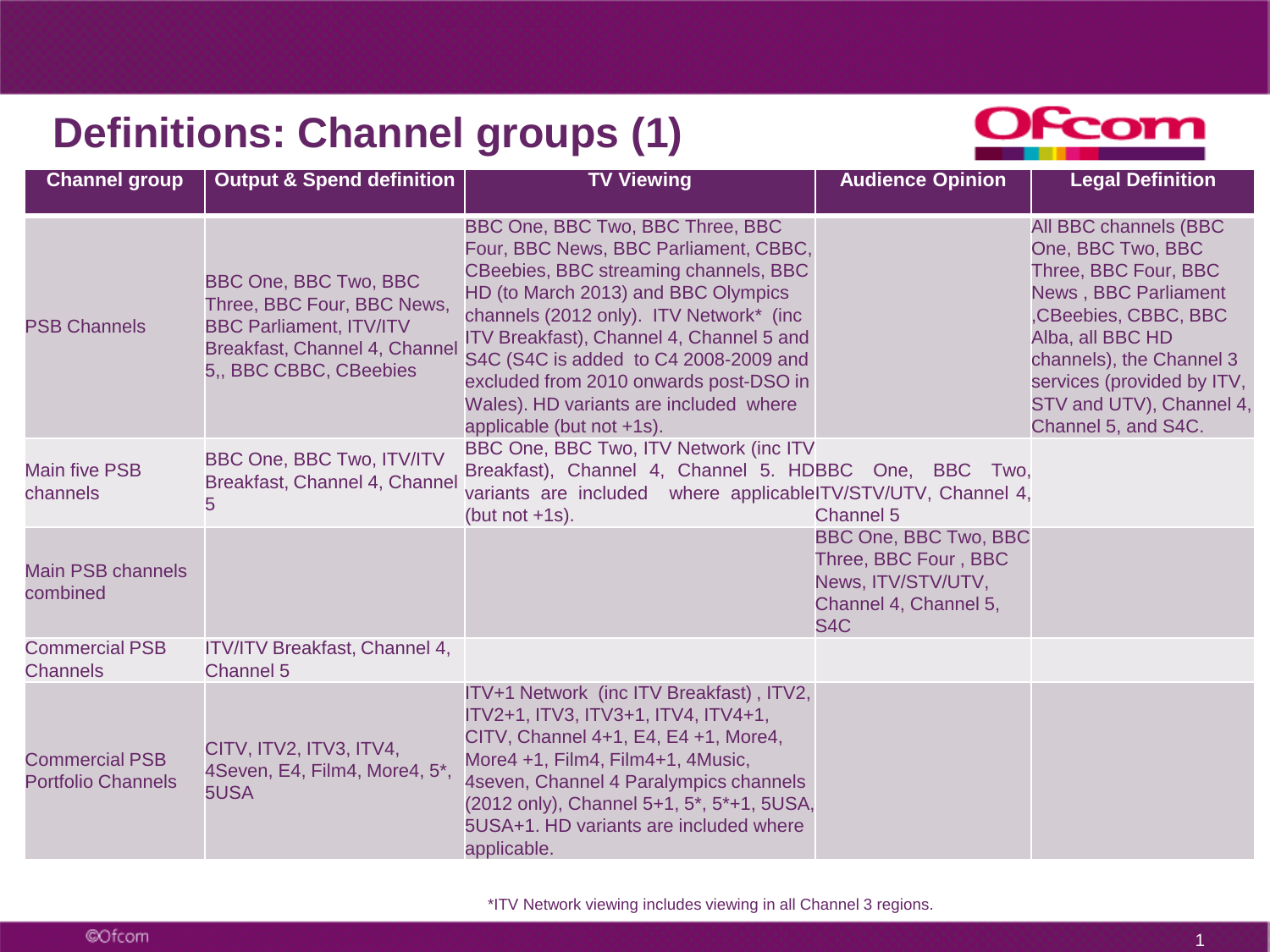### **Definitions: Channel groups(2)**



| <b>Channel group</b>                                | <b>Output &amp; Spend definition</b>                                                                          | <b>TV Viewing</b>                                                                                                                                                                                                                   | <b>Audience Opinion</b>                 | <b>Legal Definition</b> |
|-----------------------------------------------------|---------------------------------------------------------------------------------------------------------------|-------------------------------------------------------------------------------------------------------------------------------------------------------------------------------------------------------------------------------------|-----------------------------------------|-------------------------|
| <b>BBC/BBC Channels</b>                             | <b>BBC One, BBC Two, BBC</b><br>Three, BBC Four, BBC News,<br><b>BBC Parliament, CBBC,</b><br><b>CBeebies</b> |                                                                                                                                                                                                                                     |                                         |                         |
| <b>BBC Portfolio Channels News, BBC Parliament,</b> | <b>BBC Three, BBC Four, BBC</b><br><b>CBBC, CBeebies</b>                                                      | BBC Three, BBC Four, BBC News,<br><b>BBC Parliament, CBBC, CBeebies,</b><br>BBC streaming channels, BBC HD (to<br>March 2013) and BBC Olympics<br>channels (2012 only). HD variants are<br>included where applicable.               | BBC Three, BBC Four,<br><b>BBC News</b> |                         |
| <b>BBC</b> family                                   |                                                                                                               | BBC One, BBC Two, BBC Three, BBC<br>Four, BBC News, BBC Parliament,<br>CBBC, CBeebies, BBC streaming<br>channels. BBC HD (to March 2013) and<br>BBC Olympics channels (2012 only).<br>HD variants are included where<br>applicable. |                                         |                         |
| Multichannel sector                                 | Sky, Viacom, UKTV, BT,<br>Discovery, AETN, Turner,<br>Disney, CSC, Baby Network                               | All other remaining channels except the<br>main five PSB channels, their portfolio<br>of channels and the regional Channel 3<br>services.                                                                                           |                                         |                         |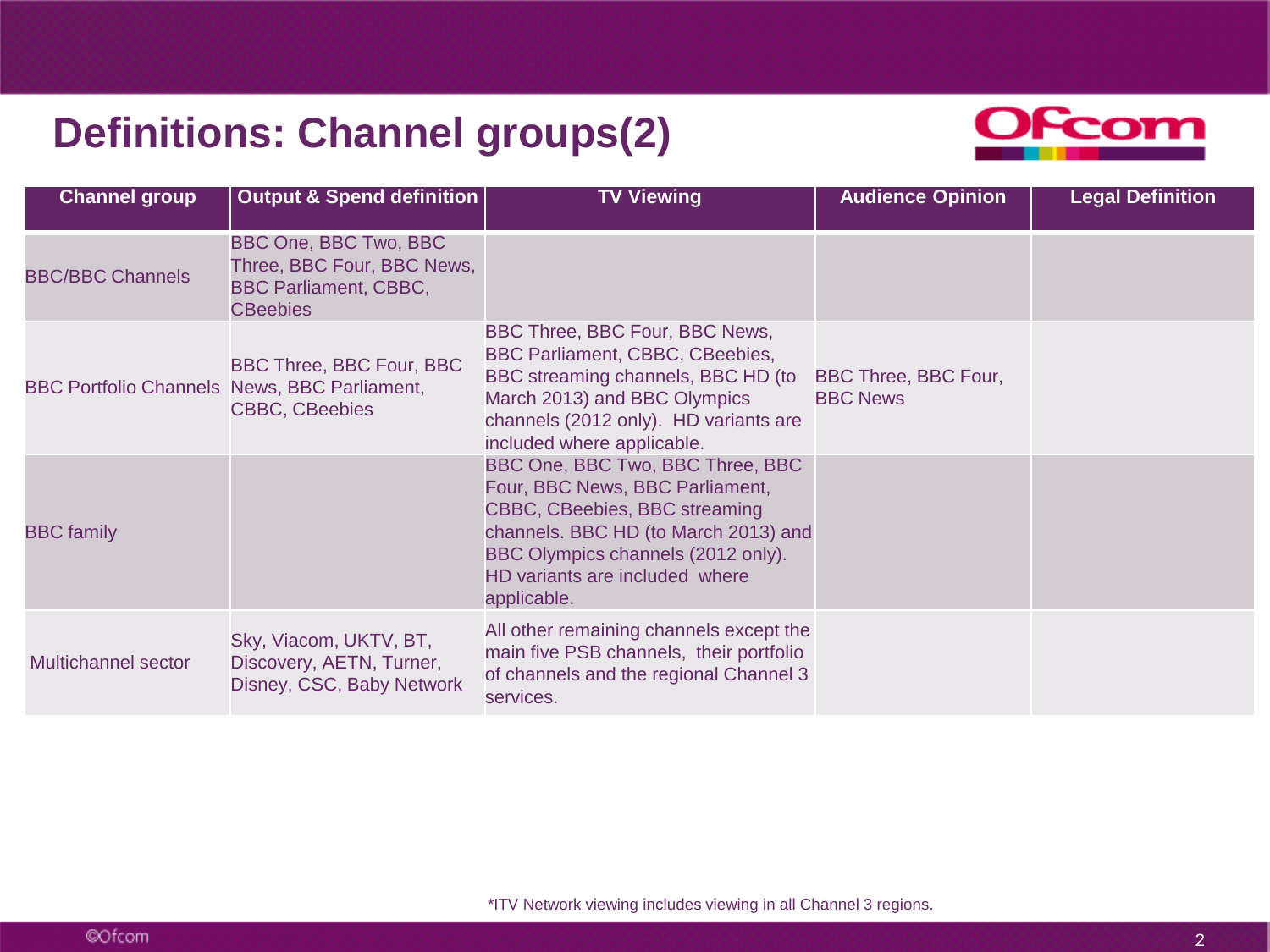# **Definitions: Channel groups (3)**



| <b>Channel group</b>                      | <b>Output &amp; Spend</b> | <b>TV Viewing</b>                                                                                                                                                                           | <b>Audience Opinions</b>      | <b>Legal Definitions</b> |
|-------------------------------------------|---------------------------|---------------------------------------------------------------------------------------------------------------------------------------------------------------------------------------------|-------------------------------|--------------------------|
| <b>Channel 3</b><br>services/broadcasters | <b>ITV, STV, UTV</b>      |                                                                                                                                                                                             | <b>ITV, STV, UTV</b>          |                          |
| <b>ITV</b> portfolio channels             |                           | ITV+1 Network (inc ITV breakfast),<br>ITV2, ITV2+1, ITV3, ITV3+1, ITV4,<br>ITV4+1, CITV. HD variants are included<br>where applicable.                                                      | ITV2, ITV3, ITV4              |                          |
| Channel 4 portfolio<br>channels           |                           | Channel 4+1, E4, E4 +1, More4, More4<br>+1, Film4, Film4+1, 4Music, 4seven,<br>Channel 4 Paralympics channels (2012 E4, More4, Film4<br>only) HD variants are included where<br>applicable. |                               |                          |
| Channel 5 portfolio<br>channels           |                           | Channel 5+1, 5 <sup>*</sup> , 5 <sup>*</sup> +1, 5USA, 5USA+1.<br>HD variants are included where<br>applicable.                                                                             |                               |                          |
| <b>ITV</b> family                         |                           | ITV, ITV+1 (both Network and including<br>ITV breakfast), ITV2, ITV2+1, ITV3,<br>ITV3+1, ITV4, ITV4+1, CITV. HD<br>variants are included where applicable.                                  | ITV, ITV2, ITV3, ITV4         |                          |
| <b>Channel 4 family</b>                   |                           | Channel 4, Channel 4+1, E4, E4 +1,<br>More4, More4 +1, Film4, Film4+1,<br>4Music, 4seven, Channel 4 Paralympics<br>channels (2012 only). HD variants are<br>included where applicable.      | Channel 4, E4 More4,<br>Film4 |                          |
| Channel 5 family                          |                           | Channel 5, Channel 5+1, 5*, 5*+1,<br>5USA, 5USA+1. HD variants are<br>included where applicable.                                                                                            |                               |                          |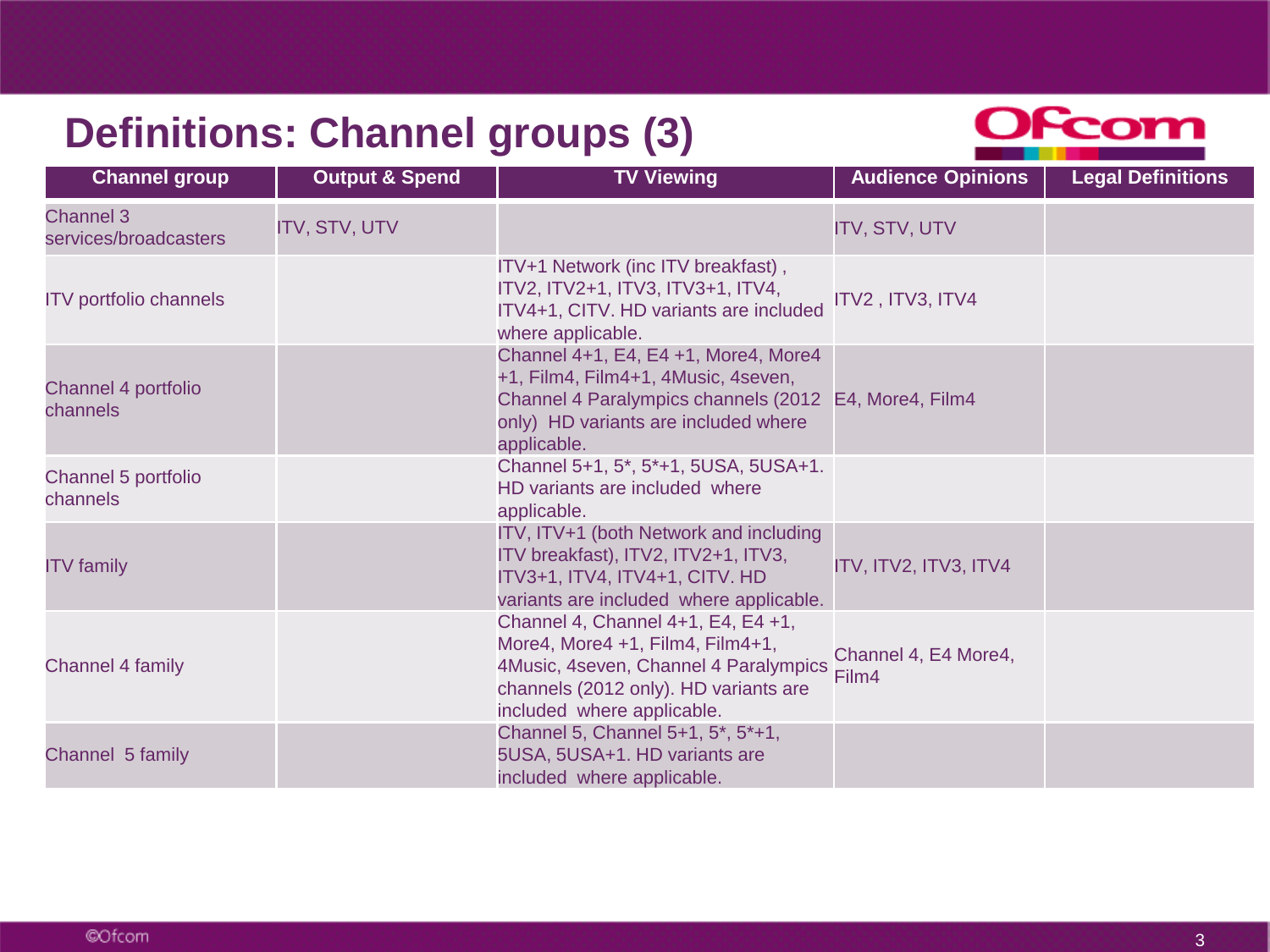# **Definitions: Online (1)**



| <b>Term</b>                           | <b>Definition</b>                                                                                                                                                                                                                                                                                                                                                                                                                                                                                                                                                                                                                                                                                                                                                                                                                                                                                                                             |
|---------------------------------------|-----------------------------------------------------------------------------------------------------------------------------------------------------------------------------------------------------------------------------------------------------------------------------------------------------------------------------------------------------------------------------------------------------------------------------------------------------------------------------------------------------------------------------------------------------------------------------------------------------------------------------------------------------------------------------------------------------------------------------------------------------------------------------------------------------------------------------------------------------------------------------------------------------------------------------------------------|
| On-demand programme<br>service (ODPS) | A service where its principal purpose is the provision of programmes the form and content of which are comparable to<br>the form and content of programmes normally included in television programme services; access to it is on-demand;<br>there is a person who has editorial responsibility for it; it is made available by that person for use by members of the<br>public; and that person is under the jurisdiction of the United Kingdom for the purposes of the Audiovisual Media<br>Services Directive ('the AVMS Directive').                                                                                                                                                                                                                                                                                                                                                                                                      |
| service                               | A service is a VOD service if its principal purpose is the provision of video content; access to it is on-demand; there is a<br>Video on Demand (VOD) person who has editorial responsibility for it; and it is made available by that person for use by members of the public.<br>This is as per the definition of on-demand programme service above, but the person with editorial responsibility need not<br>be under the jurisdiction of the UK for the purposes of the AVMS Directive.                                                                                                                                                                                                                                                                                                                                                                                                                                                   |
| <b>Online media services</b>          | The collective term used to cover on-demand programme services, video-on-demand services, and other internet<br>services. These are services provided by means of the internet where there is a person who exercises editorial control<br>over the material included in the service, and which are not television or radio services. For the purposes of Ofcom's<br>analysis, the distinction between on-demand programme services and other VOD services is not intuitive, or would<br>exclude new forms of video content which do not strictly adhere to the definition of 'television-like programmes'. We<br>consider it is more appropriate to analyse together services which provide similar content or are viewed as substitutes<br>within the consumer market. Therefore, for the purposes of analysis, we make the distinction between VOD services and<br>other internet services as the component parts of online media services. |